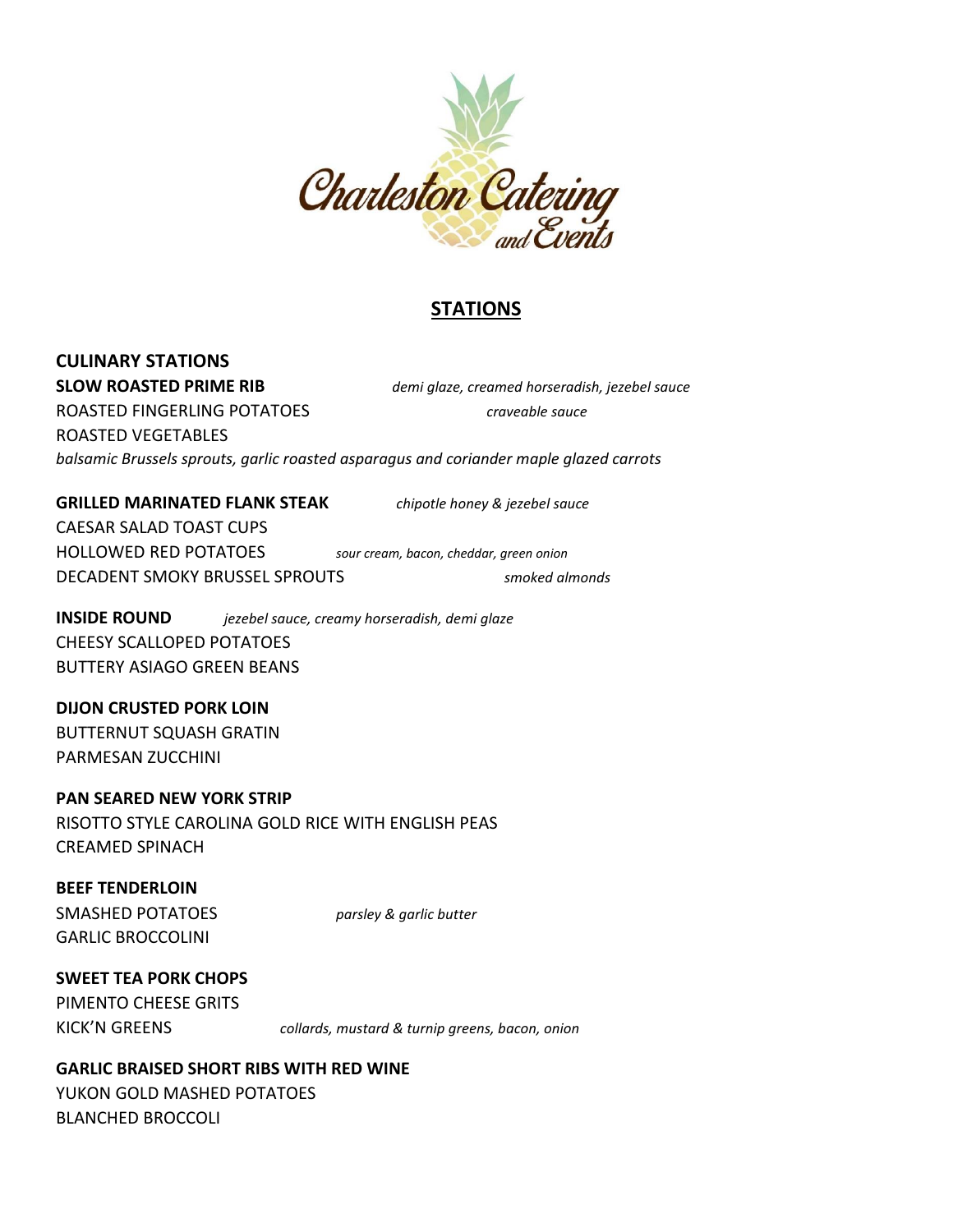### **SOUTHERN STAPLE**

SHRIMP AND GRITS *pimento cheese stone ground grits with signature "Dewees" sauce (tomato cream sauce) and savory "Tasso Ham" gravy*  Toppings: *bacon crumbles, green onion, parmesan, cheddar cheese* KICK'N GREENS *collards, mustard & turnip greens, bacon, onion* BUTTERMILK BISCUITS AND SWEET POTATO BISCUITS *honey butter & strawberry butter*

### **SEAFOOD STATION**

SHRIMP AND GRIT FRITTER WITH CRAB CAKE *creamy Geechie Boys pimento cheese stone ground grit" fritter" with bacon, shrimp and green onion* with Maryland Crab Cake set on "fritter" - topped with Tasso gravy and shredded parmesan ROASTED ASPARAGUS BUTTERMILK BISCUIT *honey butter*

**RISOTTO BAR** (choose two)

SEAFOOD RISOTTO *garlic parmesan risotto, shrimp, lump crab, green onion, basil, cracked black pepper, fresh parmesan, basil oil, crispy fried onions*  PROSCUITTO RISOTTO *garlic parmesan risotto, prosciutto, asparagus, English peas, shallots, mascarpone cheese, garlic oil* VEGETABLE RISOTTO *garlic parmesan risotto, cannellini beans, wild mushrooms, sautéed spinach, herb goat cheese, chives, avocado oil* CAPRESE SALAD *grape tomatoes, fresh mozzarella, basil, balsamic vinaigrette* GARLIC CROUSTADE

**ITALIAN PASTA STATION** (choose two – variety of options available) CHICKEN ROTINI CREAMY SHRIMP PASTA WITH SUN-DRIED TOMATOES PENNE ALA VECCHIA BETTOLA CARBONERA PASTA WITH CHARRED BRUSSELS SPROUTS

GARLIC BREAD

## **"MAMA MIA" PASTA STATION**

CHOICE OF SPAGHETTI OR FETTUCCINE Sauces: *marinara or alfredo* Toppings: *meatballs, grilled chicken breasts, mushrooms, spinach, sun-dried tomatoes, grated parmesan cheese* CRUSTY ITALIAN BREADS *infused olive oils*

### **GREEK STATION**

MARINATED PORK SOUVLAKI (skewered) *feta, sweet onion, vine ripe tomatoes, cucumbers, pita & tzatziki* TABBOULEH SALAD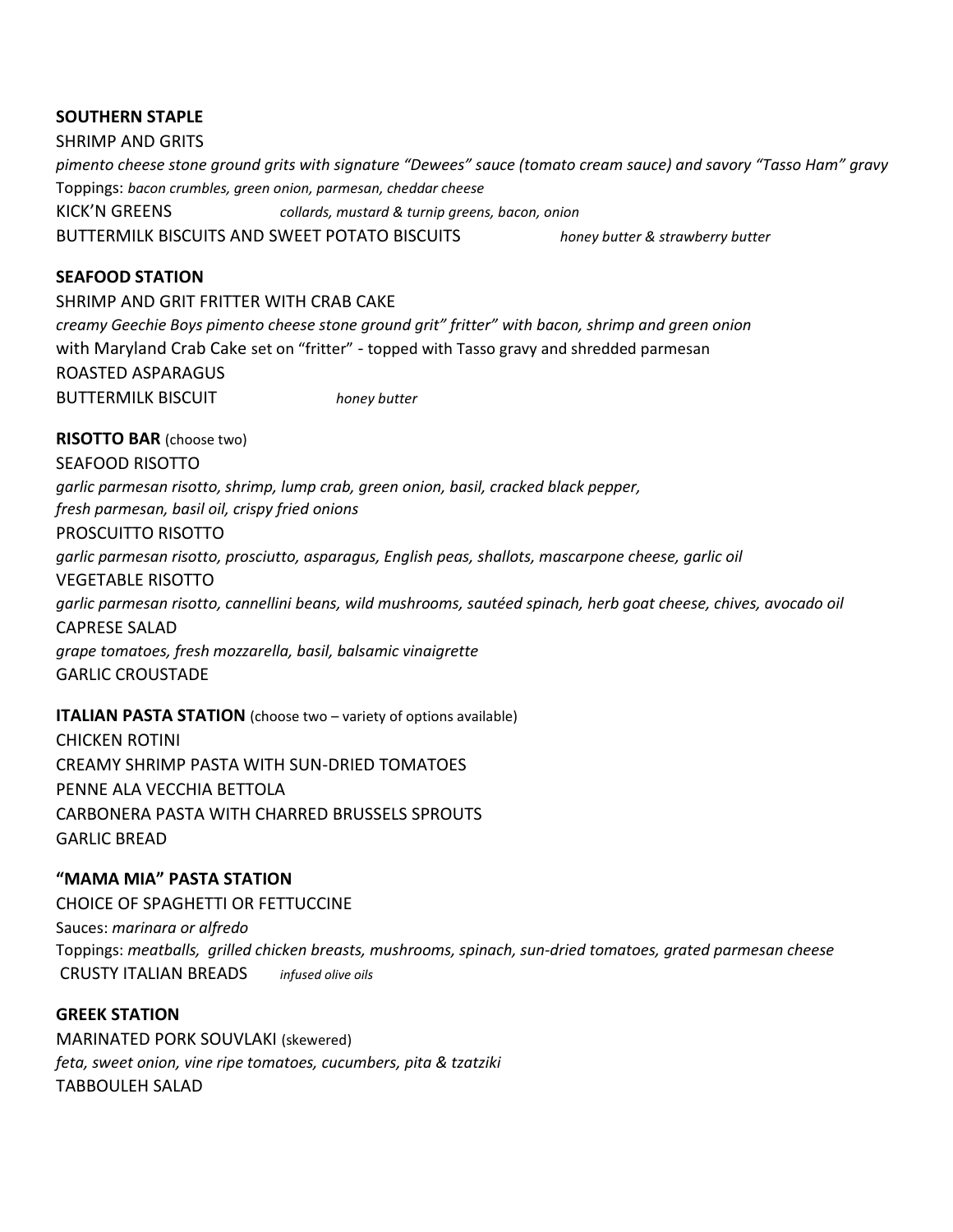#### **ASIAN STATION** (choose two with one accompaniment)

DAN DAN NOODLES *crispy caramelized chicken in a sweet, spicy and tangy mushroom sauce set on rice noodles with a spicy broth, crushed peanuts, chives* KOREAN BEEF BULGOGI *ribeye steak marinated in soy, sesame oil, garlic, ginger and spicy chilis grilled and served over bed of basmati rice set in a lettuce leaf with carrot and cucumber sticks* JAPANESE TERYAKI CHICKEN *Jasmine rice and avocado* SHRIMP LO MEIN *cabbage, peppers, ramen noodles* PAD THAI *(add beef, chicken, shrimp or combination) pea pods, water chestnuts, onions, mushrooms, Chinese cabbage, bamboo shoots over brown rice*  Accompanied with TERIYAKI NOODLE SALAD *baby corn, mushrooms, water chestnuts* ASIAN CHOPPED SALAD *cabbage, peppers, carrots, peas, toasted cashews, Asian Salad Dressing* SEAWEED SALAD

### **TACO STATION**

*grilled chicken, seasoned ground beef* Toppings: *iceberg lettuce*, *diced tomatoes, Pico de Gallo, guacamole, jalapenos, cilantro Mexican Cotija cheese, queso Fresco, cheddar Monterey jack cheese hard and soft shell tacos* CILANTRO LIME RICE CHARRO BEANS MEXICAN STREET CORN *lime crema & queso fresco* TORTILLA CHIPS chili bean queso, 7 layer dip, salsa

#### **BBQ SUNDAE**

*layers of mac n cheese, baked beans, pulled pork, Cole slaw topped with choice of traditional, mustard, fiery vinegar or Alabama white BBQ sauce*

**SLIDERS AND SIDES** (variety of choices available) SLOW COOKED POT ROAST SLIDERS *Swiss cheese, tomato, arugula, horseradish* HAM AND CHEESE SLIDERS *pimento cheese, tomatillo bacon relish* BLACK BEAN BURGER SLIDERS *creamy avocado sauce & roma tomato slice* ROOT BEER BAKED BEANS SEASONED ROASTED CORN SALAD *corn, jicama, chilies, cilantro, lime juice, queso fresco* CAFÉ'S CHIPPERS *Greek seasoning*